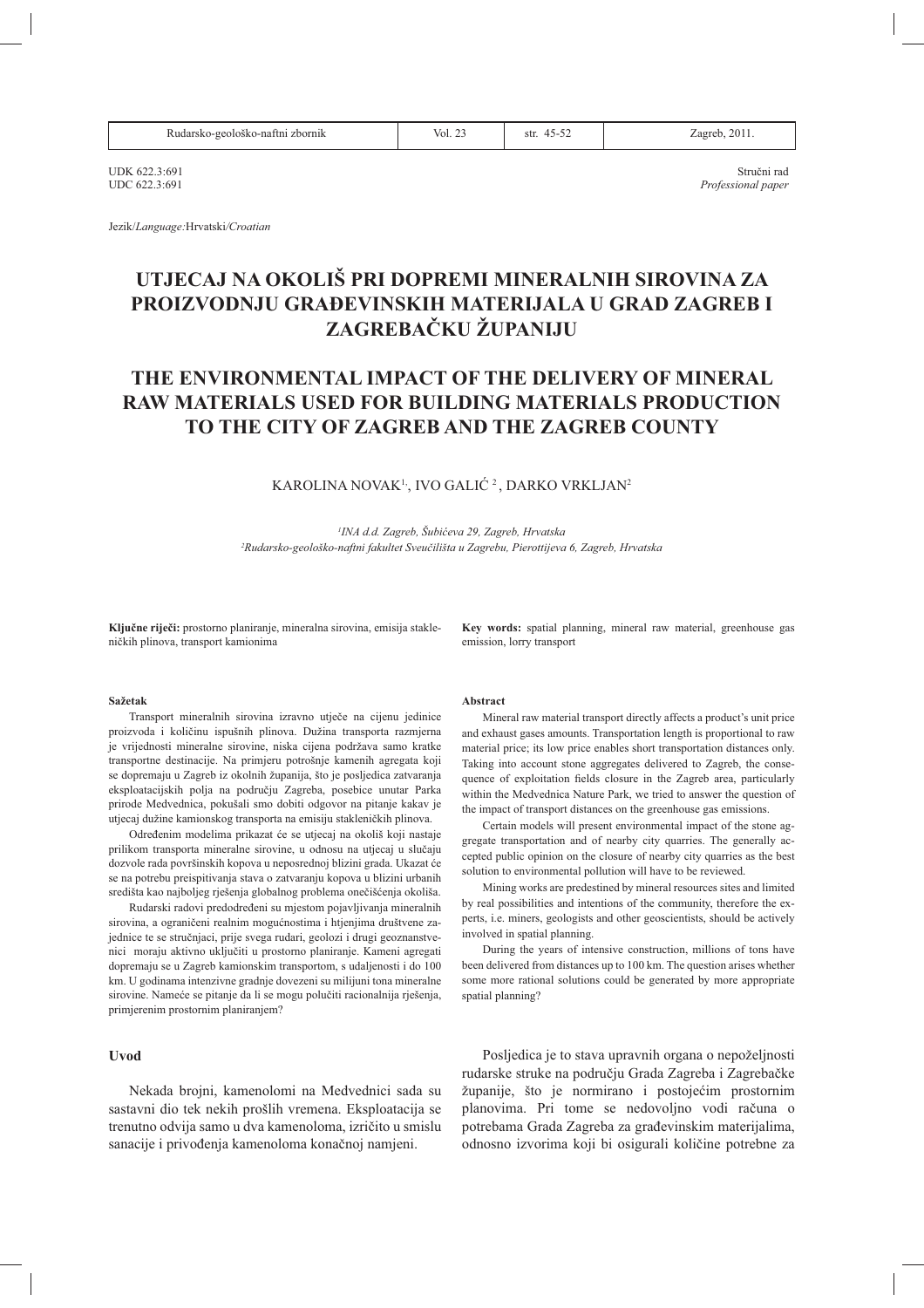održivi razvoj. Lakonski se, bez dublje i pomnije analize, nabacuje rješenje o dopremi građevinskih materijala iz županija koje gravitiraju i okružuju Grad Zagreb. Iz šljunčara i kopova tehničko-građevnog kamena, s područja udaljenih i više od 100 km, na područje grada Zagreba i Zagrebačke županije, kamionima se svakodnevno dopremaju potrebne količine mineralne sirovine. Ovdje nećemo ulaziti u problematiku koliko takvi prijevoznici zagušuju gradski promet te uništavaju prometnice. Bazirajući se na činjenici da u ukupnoj količini emisija dušikovih oksida (NO) sektoru prometa pripada većinski udio od 60 % (Nacionalna strategija zaštite okoliša, 2002), razmatrane su emisije štetnih plinova koji nastaju prilikom transporta mineralne sirovine na tako velike udaljenosti. Ponovno se pojavljuje problem onečišćenja okoliša, koji je možda i veći nego u slučaju eksploatacije na Medvednici. Mineralne sirovine za proizvodnju građevnog materijala nužne su za održivi razvitak Grada Zagreba i Zagrebačke županije. Utjecaj rudarskog kopa na okoliš je neminovan, a bez obzira na lokaciju na kojoj je smješten, na isti će način djelovati na krajobraz.

46

# Eksploatacija i potrošnja mineralnih sirovina za proizvodnju građevnog materijala u Gradu Zagrebu i Zagrebačkoj županiji

Tehničko-građevni kamen, te građevni pijesak i šljunak, kao osnovna mineralna sirovina za izgradnju infrastrukturnih i stambenih objekata, predstavljaju osnovu graditeljstva. Odobrena eksploatacijska polja tehničkograđevnog kamena obuhvaćaju nešto više od 43 %, a eksploatacijska polja građevnog pijeska i šljunka oko 15 % ukupno odobrenih eksploatacijskih polja u Republici Hrvatskoj.

Kameni agregati, kako se nazivaju zajedničkim imenom, proizvodi su niskih tržišnih cijena po jedinici proizvoda pa kamionski transport na udaljenostima većim 25-30 km postaje ekonomski upitan.

Mineralne sirovine za proizvodnju građevnog materijala neravnomjerno su raspoređene na području Republike Hrvatske. Bez obzira na već odobren veliki broj eksploatacijskih polja, novi zahtjevi za odobravanjem istraživačkih prostora i eksploatacijskih polja uglavnom prate izgradnju velikih infrastrukturnih objekata u Republici Hrvatskoj.

Aktualno stanie relativne izgrađenosti planiranih infrastrukturnih objekata upućuje na zaključak da se potrebe za tehničko-građevnim kamenom u bliskoj budućnosti ne bi trebale povećavati. S druge pak strane, postoji realna mogućnost nedostatne potrebe za građevnim pijeskom i šljunkom, s obzirom na intenzivnu urbanizaciju te udaljenosti ležišta građevnog pijeska i šljunka od potrošačkih centara (ŽIVKOVIĆ et al., 2008).

Budući da službeni podatak o količini materijala koji se dovozi na područje Grada Zagreba i Zagrebačke županije ne postoji, za potrebe proračuna emisija korišten je podatak izračunat na osnovu podataka o proizvodnji svih kopova tehničko-građevnog kamena, građevnog pijeska i šljunka, koji su smješteni u široj okolici, te na osnovi podatka o prosječnoj potrošnji po glavi stanovnika i broju stanovnika pojedine županije. Sukladno Strategiji gospodarenja mineralnim sirovinama, prosječna potrošnja kamenih agregata po glavi stanovnika iznosi 7 t (ŽIVKO-VIĆ et al., 2008). Razlika u količini koja se ukupno proizvede u svakoj pojedinoj županiji, te količini mineralne sirovine koja se lokalno potroši, čini upravo količinu koja se doprema u Grad Zagreb i Zagrebačku županiju. Prema izračunu, na godišnjoj razini u Grad Zagreb i Zagrebačku županiju dopremi oko 7 900 000 t, što je gotovo 5 000 000 m<sup>3</sup> (tablica 1.). Zanimljivo je kako Županija i Grad raspolažu značajnim geološkim rezervama analiziranih mineralnih sirovina koje se dopremaju iz drugih županija.



Slika 1. Proizvodnja mineralnih sirovina za građevni materijal u RH

Figure 1 Production of mineral raw materials used for building materials in the Republic of Croatia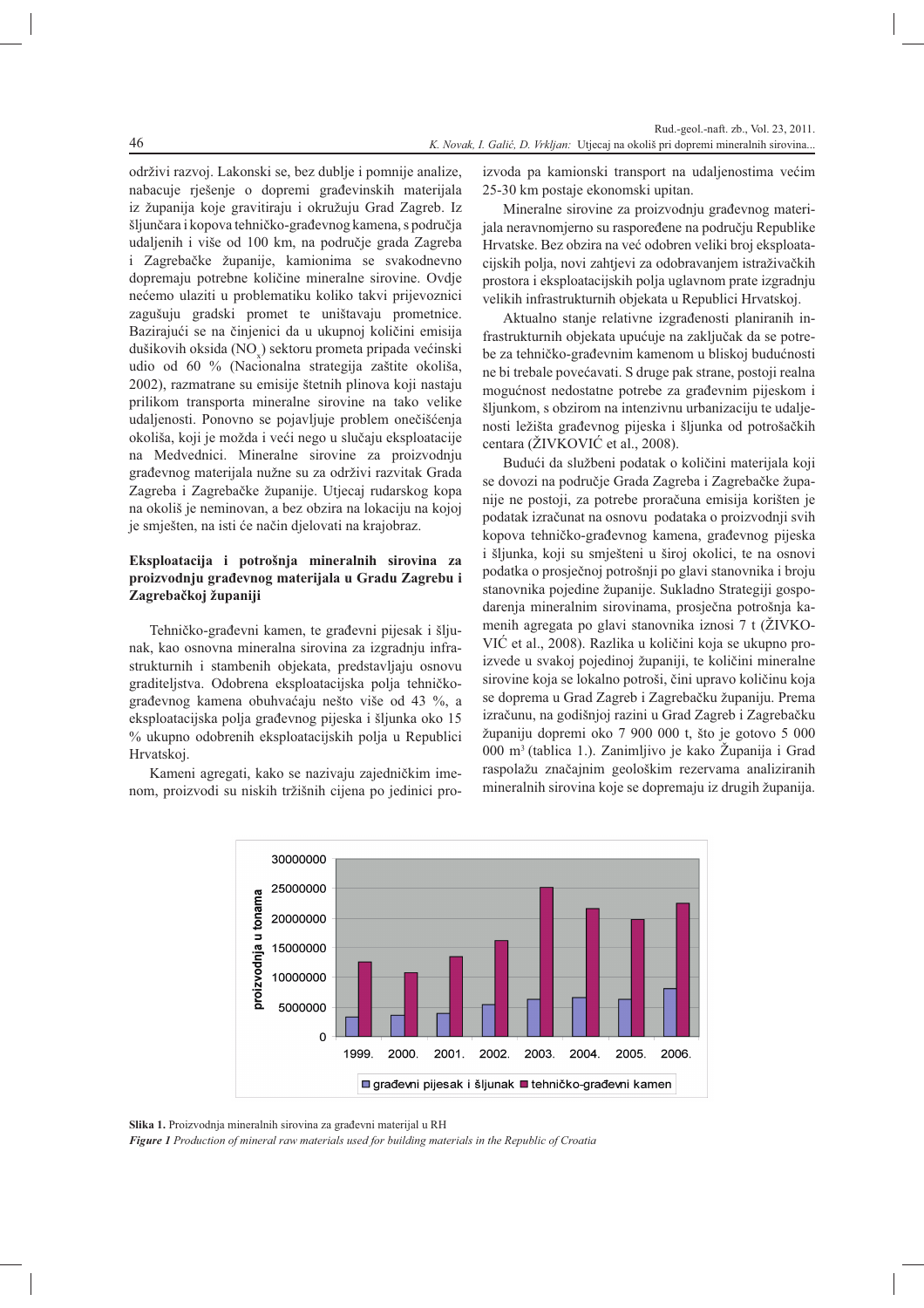|                        | $\mathbf{A}$                             | B                                      | $C=A+B$                                                                            | $D=C*2,4$                                               | E                         | $F = E*7$                                | $G=D-F$                                       |
|------------------------|------------------------------------------|----------------------------------------|------------------------------------------------------------------------------------|---------------------------------------------------------|---------------------------|------------------------------------------|-----------------------------------------------|
| ŽUPANIJA               | Građevni<br>pijesak i<br>šljunak $(m^3)$ | Tehničko-<br>građevni<br>kamen $(m^3)$ | <b>Ukupno</b><br>proizvodnja<br>kamenih<br>agregata u<br>sraslom stanju<br>$(m^3)$ | <b>Ukupno</b><br>proizvodnja<br>kamenih<br>agregata (t) | <b>Broj</b><br>stanovnika | Potrošnja<br>u pojedinoj<br>županiji (t) | Količina koja<br>se doprema u<br>Zagreb $(t)$ |
| Bjelovarsko-bilogorska | $\Omega$                                 | 587448                                 | 587448                                                                             | 1 409 875                                               | 133 084                   | 931 588                                  | 478 287                                       |
| Karlovačka             | 739 025                                  | 736.603                                | 1 475 628                                                                          | 3 541 507                                               | 141 787                   | 992 509                                  | 2 548 998                                     |
| Varaždinska            | 1 387 698                                | 720 590                                | 2 108 288                                                                          | 5 0 5 9 8 9 1                                           | 184 769                   | 1 293 383                                | 3 766 508                                     |
| Koprivničko-križevačka | 739 025                                  | 72 073                                 | 811 098                                                                            | 1946635                                                 | 124 467                   | 871 269                                  | 1 075 366                                     |
| <b>Ukupno:</b>         | 2 865 748                                | 2 116 714                              | 4 982 462                                                                          | 11 957 909                                              | 584 107                   | 4 088 749                                | 7869160                                       |

Tablica 1. Izračun godišnje količine kamenih agregata koja se doprema u Grad Zagreb i Zagrebačku županiju iz okolnih županija Table 1 Calculation of annual amount of aggregates delivered to the City of Zagreb and Zagreb County from surrounding counties

## Tragovi nekadašnje eksploatacije mineralnih sirovina na području Parka prirode Medvednica

Upravo zbog litološke različitosti i svog geografskog položaja, Medvednica je od davnina bila izvorište kamena kao građevnog materijala. Više o tome može se naći u radovima BOŽIĆEVIĆ (1986), BOŽIĆEVIĆ (1993/1994), SPEVEC (1978), ŠIKIĆ (1995), ZEBEC (1973, 1975a,b) i drugima. Početna stihijska eksploatacija rezultirala je proširivanjem kamenoloma u industrijske kopove (Podsusedsko Dolje, Ivanec, G. Bistra, Markuševac) velikih dimenzija i masovne proizvodnje. Eksploatirani zeleni škriljavac korišten je kao građevinski kamen za Tomislavov dom i Sljemensku kapelicu, kao i za pročelja mnogih

zagrebačkih zgrada. Eksploatacija litotamnijskog vapnenca uporabljena je prilikom izgradnje medvedgradske kapelice, katedrale, arkada Mirogojskog groblja, te brojnim pročeljima grada Zagreba.

Nekada brojni, kamenolomi na Medvednici danas su uglavnom neaktivni. Eksploatacija se odvija u dva kamenoloma, ali tek u smislu sanacije i privođenja kamenoloma konačnoj namjeni koja je utvrđena dokumentima prostornog uređenja (tablica 2.) Postojeća eksploatacija odnosi se na eksploataciju dolomita za građevinske radove u kamenolomima Podsusedsko Dolje i Zaprešički Ivanec. Krajem 2010. godine istekla je koncesija za eksploataciju tehničko-građevnog kamena u kamenolomu Jelenje Vode.

| Tablica 2. Popis kamenoloma u Parku prirode Medvednica |
|--------------------------------------------------------|
| Table 2 List of quarries in the Medvednica Nature Park |

| Redni broj       | <b>Naziv</b>         | Aktivan/neaktivan                                              | Stijena                                                              | Geološka<br>starost |
|------------------|----------------------|----------------------------------------------------------------|----------------------------------------------------------------------|---------------------|
| 1.               | <b>Adolfovac</b>     | Neaktivan                                                      | mramori s proslojcima zelenih škriljavaca,<br>tzv cipolinski mramori | paleozoik           |
| $\overline{2}$ . | <b>Pustodol</b>      | Neaktivan                                                      | paleozojski vapnenci, škriljavci                                     | paleozoik           |
| $\overline{3}$ . | Bačun 1              | Neaktivan                                                      | mramorizirani vapnenac i mramor                                      | devon-karbon        |
| 3.a              | Bačun <sub>2</sub>   | Neaktivan                                                      | zeleni škriljavac                                                    | paleozoik           |
| 4.               | Markuševac           | Neaktivan                                                      | mramorizirani vapnenac i mramor                                      | devon-karbon        |
| 5.               | <b>Bizek</b>         | Povremeno aktivan                                              | litotamnijski vapnenac (litavac)                                     | miocen (baden)      |
| 6.               | Vrapčak              | Neaktivan                                                      | litotamnijski vapnenac (litavac)                                     | miocen (baden)      |
| 7.               | <b>Bistra</b>        | Neaktivan                                                      | bazalt, dijabaz                                                      | kreda               |
| 8.               | Reka potok           | Neaktivan                                                      | bazalt                                                               | kreda               |
| 9.               | <b>Vukov Dol</b>     | Neaktivan                                                      | mramorizirani vapnenac i mramor                                      | devon-karbon        |
| 10.              | Podsusedsko<br>Dolje | Aktivan                                                        | dolomit                                                              | gornji trijas       |
| 11.              | Jelenje Vode         | Trenutno neaktivan (2010.istekla koncesija<br>za eksploataciju | dijabaz, bazalt                                                      | kreda               |
| 12.              | <b>Ivanec</b>        | Aktivan                                                        | dolomit                                                              | gornji trijas       |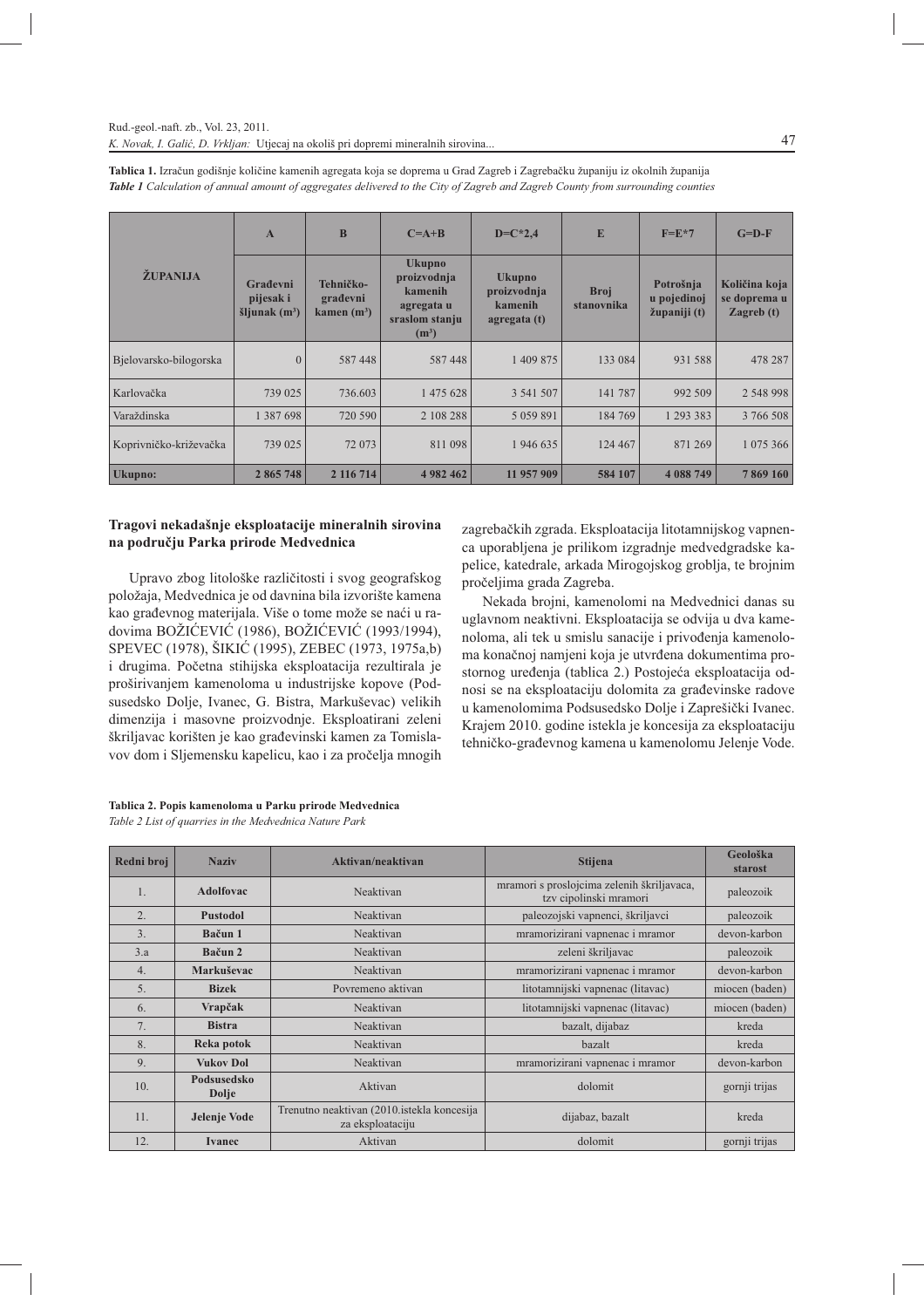Sukladno Pravilniku o unutarnjem redu u Parku prirode "Medvednica" (Pravilnik o unutarnjem redu u Parku prirode "Medvednica", 2002), na lokaciji parka prirode izričito se zabranjuje istraživanje i eksploatacija mineralnih sirovina, podizanje rudarskih objekata i postrojenja, te mijenjanje i umanjivanje kakvoće krajobraza. Eksploatacija je dozvoljena iznimno u slučajevima rekultivacije postojećih napuštenih nekultiviranih kopova, opasnih za ljude i životinje, te obnove kulturno-povijesnih spomenika, uz ishođenje uvjeta zaštite prirode od strane nadležnog Ministarstva.

## Negativni učinci rada površinskog kopa na okoliš

Možebitni utjecaji na okoliš prilikom eksploatacije mineralnih sirovina složeni su i brojni. Kao najznačajniji ističe se promjena krajobraza, budući je uslijed skidanja pokrovnog sloja i otkapanja mineralne sirovine, promjena prirodne morfologije terena, u većoj ili manjoj mjeri, trajna posljedica ove djelatnosti. Ostali utjecaji odnose se na oscilacije tla zbog miniranja (mikroseizmika), degradaciju tla, onečišćenje površinskih voda, buku, utjecaj na mikroklimu, floru i faunu, utiecai na promet i prometnu infrastrukturu, kao i rizik od ekološke nesreće. Nadalje, utjecaj površinskog kopa na kakvoću zraka ogleda se kroz emisije prašine iz procesa (miniranja, otkopavanja, oplemenjivanja) i ispušnih plinova radnih strojeva pokretanih

dizelskim pogonskim motorima. S ciljem sagledavanja utjecaja kamenoloma na okoliš, izvedena je simulacija rada jednog površinskog kopa tehničko-građevnog kamena (tablica 3.).

Parametri takvog "reprezentativnog i imaginarnog" kamenoloma su sljedeći: jalovi pokrovni materijal otkopava se bagerom ili utovarnim strojem, dok se otkopavanje stijenske mase izvodi izradom dubokih minskih bušotina i miniranjem. Negabariti se usitnjavaju hidrauličkim čekićem. Odminirana stijenska masa utovara se u damper i transportira na postrojenje za sitnjenje i klasiranje. Postrojenje za oplemenjivanje mineralne sirovine radi suhim postupkom te nema otpadnih voda. Rad kamenoloma zamišljen je uz sljedeće parametre:

- Rad kamenoloma podrazumijeva 220 radnih dana godišnie:
- Koeficijent rastresitosti  $(kr)=1,5$ ;
- Za rad je predviđeno korištenje energije eksploziva (za miniranje) i dizel gorivo (za pogon strojeva, uređaja i postrojenja).

U kamenolomu će se za otkopavanje i transport koristiti oprema i strojevi navedeni u sukladno normativima i učinku prikazano u tablici 4 (Studija o utjecaju na okoliš eksploatacije tehničko-građevnog kamena na eksploatacijskom polju "Loskunja", 2009).

Tablica 3. Godišnje/dnevne veličine kapaciteta eksploatacije Table 3 Annually/daily exploitation capacity

| Kapacitet proizvodnie                                                    |                                |
|--------------------------------------------------------------------------|--------------------------------|
| $Q(m^3/god)$ srasle stijene                                              | $35000 \text{ m}^3/\text{god}$ |
| $Q(m^3/god)$ rastresite stijene= Q (m <sup>3</sup> /god) srasle mase x k | 54 000 $\rm m^3/god$           |
| $Q(m^3/dan)$ srasle mase                                                 | $160 \text{ m}^3/\text{dan}$   |
| $Q(m^3/dan)$ rastresite mase= $Q(m^3/dan)$ srasle mase x k               | $240 \text{ m}^3/\text{dan}$   |

Tablica 4. Pregled normativa i količina utroška materijala Table 4 Overview of standards and consumption of materials

|                            |                | Smjena   | Efektivni sati rada |          | <b>Nafta</b> |         | <b>Motorno</b> ulje |       | Hidrauličko ulje |       |
|----------------------------|----------------|----------|---------------------|----------|--------------|---------|---------------------|-------|------------------|-------|
| Naziv stroja               | <b>Dnevno</b>  | Godišnje | Sati/smjeni         | godišnje | 1/h          | 1/god   | 1/h                 | 1/god | $l/h$            | I/god |
| <b>Bušilica</b>            |                | 220      |                     | 259      | 21           | 5439    | $\theta$            | 78    | $\overline{0}$   | 31    |
| Bager                      |                | 220      | $\overline{4}$      | 880      | 15           | 13.200  | 0.19                | 167   | $\theta$         | 53    |
| Utovarivač                 |                | 220      | $\overline{4}$      | 880      | 15           | 13 200  | $\Omega$            | 132   | $\overline{0}$   | 53    |
| Damper                     |                | 220      | $\overline{4}$      | 880      | 32           | 28 160  | $\Omega$            | 106   | $\theta$         | 18    |
| Buldozer                   |                | 220      |                     | 301      | 40           | 12 040  | $\Omega$            | 66    | $\theta$         | 27    |
| Autocisterna<br>za naftu   | $\overline{1}$ | 220      | $\overline{2}$      | 500      | 6            | 3 000   | $\theta$            | 5     | $\theta$         | 5     |
| Kompl.pokr.<br>postrojenje | $\overline{1}$ | 220      | $\overline{4}$      | 880      | 35           | 30 800  | $\theta$            | 141   | 0.10             | 88    |
| <b>UKUPNO:</b>             |                |          |                     |          |              | 105 839 |                     | 695   | $\overline{0}$   | 275   |

48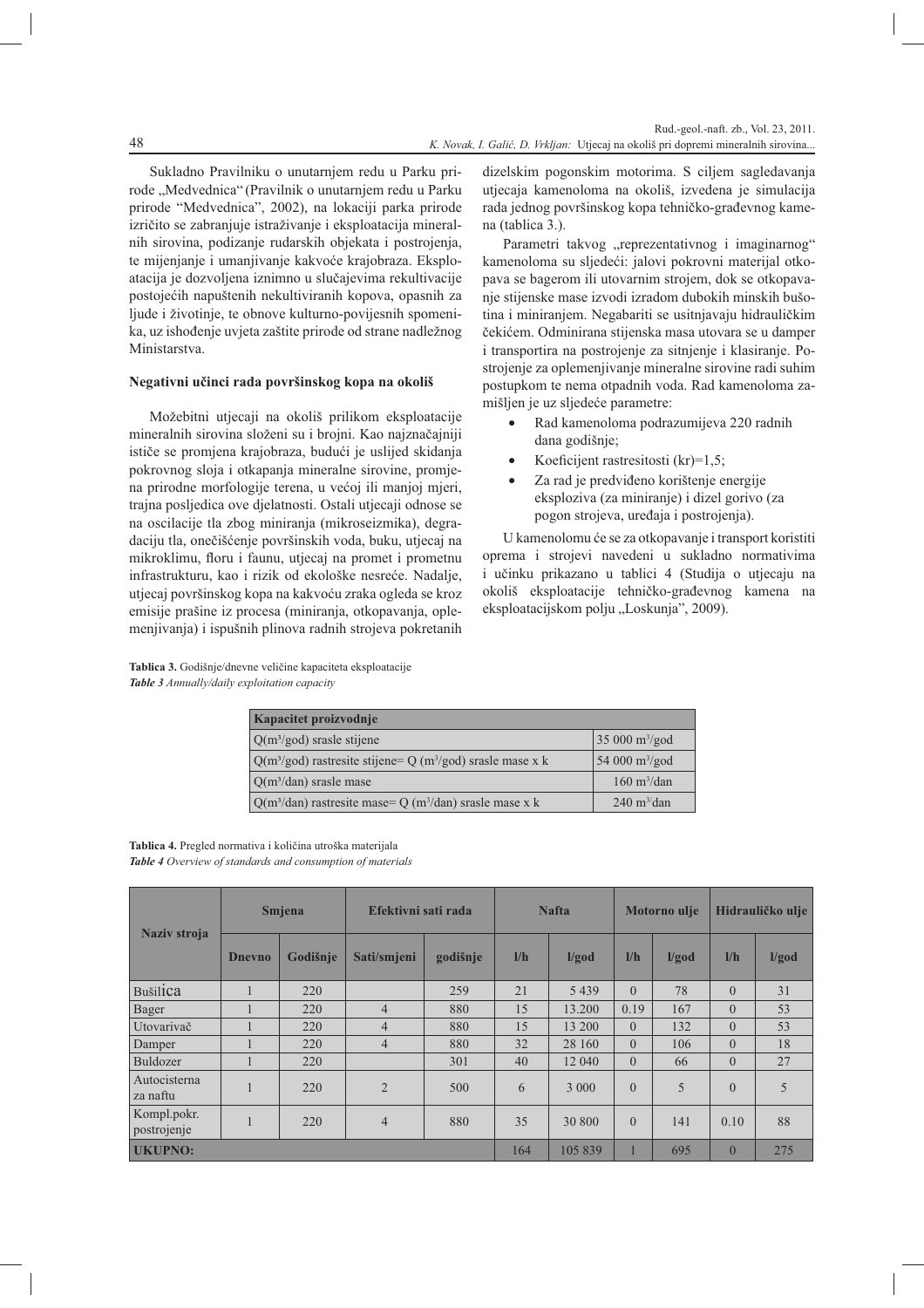| (cca 4 982 462 m 3 rastresite mase) kamenih agregata<br>Uk.emisije (t) od eksploatacije 7 869 160 t | Uk. emisije pri eksploataciji 54 000 m $^2$ rastresite mase (kg) | Kompl.pokr.postr. | Autocisterna za nattu | <b>Buldozer</b> | Damper vozilo | Utovarivač | <b>Bager</b> | Bušilica     | Naziv stroja  |                                     |                |  |                          |  |  |  |                 |  |
|-----------------------------------------------------------------------------------------------------|------------------------------------------------------------------|-------------------|-----------------------|-----------------|---------------|------------|--------------|--------------|---------------|-------------------------------------|----------------|--|--------------------------|--|--|--|-----------------|--|
|                                                                                                     |                                                                  | 880               | 009                   | 301             | 880           | 880        | 880          | <b>259</b>   |               | Satill<br>god.                      |                |  |                          |  |  |  |                 |  |
|                                                                                                     |                                                                  | 8                 | ō                     | $rac{4}{5}$     | 3             | <u>ត</u>   | ਕ            | 21           | 14            | <b>Nafta</b>                        |                |  |                          |  |  |  |                 |  |
|                                                                                                     |                                                                  | 30 800.           | 3000                  | 12040           | 28 160        | 13200      | 13200        | 5439         | $\log$        |                                     |                |  |                          |  |  |  |                 |  |
| 447.58                                                                                              | 4 865,419                                                        | 1,609             | 0.276                 | 1,839           | 1/47          | 0690       | 069'0        | <b>996°0</b> | kg/h          | Emisijski faktor<br>$0.04597$ kg/l  | $N_{0_X}$      |  |                          |  |  |  |                 |  |
|                                                                                                     |                                                                  | 1415,876          | 137,910               | 553,479         | 1 294,515     | 606,804    | 606,804      | 250,031      | logg          |                                     |                |  |                          |  |  |  |                 |  |
|                                                                                                     | 48,686                                                           | 0,016             | 0,003                 | 0,018           | 0,015         | 0.007      | 0.007        | 0.010        | $\log/h$      | Emisijski faktor<br>0,00046 kg/l    |                |  |                          |  |  |  | $\mathrm{SO}_2$ |  |
| 4,416                                                                                               |                                                                  | 14,168            | 1,380                 | 5,538           | 12,954        | 6,072      | S,072        | 2,502        | kg/g          |                                     |                |  |                          |  |  |  |                 |  |
|                                                                                                     |                                                                  | 0.421             | 2200                  | 18481           | 0,385         | 0,180      | 0.180        | 0.252        | $k g/h$       |                                     |                |  | <b>Emisije</b>           |  |  |  |                 |  |
| 117,024                                                                                             | 1 272,185                                                        | 370,216           | 36,060                | 144,721         | 338,483       | 158,664    | 158,664      | 65,377       | $\frac{1}{2}$ | Emisijski faktor<br>$0.01202$ kg/l  | $\overline{c}$ |  |                          |  |  |  |                 |  |
|                                                                                                     |                                                                  | 35,900            | 16,440                | 109,600         | 87,680        | 41,100     | 41,100       | 57,540       | kg/h          | Emisijski faktor 2,740<br>$V^{(n)}$ |                |  | $\mathbf{C}\mathbf{O}_2$ |  |  |  |                 |  |
| 26 679,91                                                                                           | 289 998,860                                                      | 84 392,000        | 8 220,000             | 32 989,600      | 77 158,400    | 36 168,000 | 36.168,000   | 14.902,860   | $kgl_{5}$     |                                     |                |  |                          |  |  |  |                 |  |
| 14.536                                                                                              | 157,700                                                          | 0.052             | 0,009                 | 0.060           | 0,048         | 0,022      | 0,022        | 0,031        | kg/h          |                                     |                |  |                          |  |  |  |                 |  |
|                                                                                                     |                                                                  | 45,892            | 4,470                 | 17,940          | 41,958        | 19,668     | 19,668       | 8,104        | 商店            | Emisijski faktor<br>$0.00149$ kg/l  | $\Xi$          |  |                          |  |  |  |                 |  |

**Tablica 5.** Emitirane količine stakleničkih plinova u procesu eksploatacije tehničko-građevnog kamena<br>*Table 5 Greenhouse gases emission during exploitation process* 

Rud.-geol.-naft. zb., Vol. 23, 2011. K. Novak, I. Galić, D. Vrkljan: Utjecaj na okoliš pri dopremi mineralnih sirovina...

 $\overline{\phantom{a}}$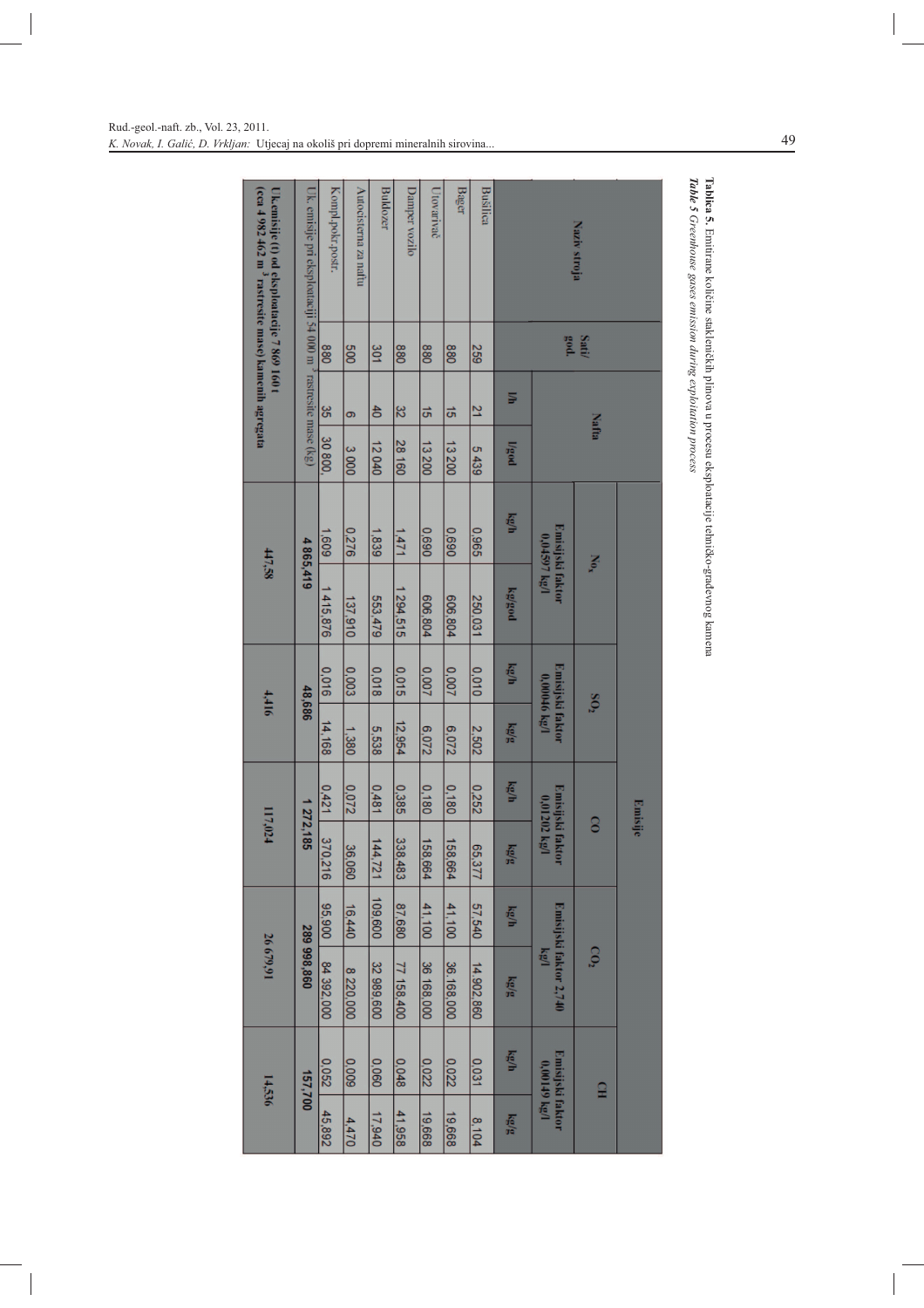Sukladno podacima o potražnji Grada Zagreba i Zagrebačke županije za tehničko-građevnim kamenom  $(\text{cca } 7900000 t/god.), \text{ prema podacima o potrošnji goriva}$ motora s unutarnjim izgaranjem, te prema emisijskim faktorima, za navedene kapacitete eksploatacije dobivaju se vrijednosti emisija navedene u tablici 5.

Neovisno o izboru lokacije površinskog kopa, eksploatacija mineralnih sirovina je djelatnost koja nužno ima za posljedicu promjenu morfologije terena. Budući da je riječ o kopovima lociranim na zaštićenom području koje predstavlja dio hrvatske prirodne i geološke baštine, vrijede pooštreni kriteriji pa je eksploatacija mineralnih sirovina dozvoljena jedino u svrhu sanacije postojećih napuštenih nekultiviranih kopova.

#### Negativni učinci transporta mineralne sirovine

Iako cestovni promet višestruko štetno djeluje na okoliš, najznačajnije štetno djelovanje nastaje upravo emisijom ispušnih plinova. Razine emisije ispušnih plinova povezane su s potrošnjom te kvalitetom goriva, tehnikama izgaranja i tehnikama pročišćavanja. Za više informacije vidjeti kod CHAPMAN (2007), KOLB & WACKER (1995), SCHIPPER et al. (1997).

U ukupnoj emisiji Hrvatske, cestovni promet najviše doprinosi emisiji olova (Pb), NO -a, ugljikovog monoksida (CO) i čestica. U ukupnoj nacionalnoj emisiji na sektor prometa otpada 63 % emisija NO<sub>-</sub>-a, 25 % emisija ugljikovog dioksida (CO<sub>2</sub>), 8 % emisija sumporovog dioksida (SO2) i 97 % Pb. Nadalje, cestovni promet sudjeluje s 36 % (u gradovima može biti znatno veći) u ukupnoj količini emisija NO -a, gdje osobni automobili čine 54 %, a teška teretna vozila 31 % emisije (Nacionalna strategija zaštite okoliša, 2002).

Dizelski motor u kamionima energetski je vrlo učinkovit. Razina ugljikovodika i CO u ispušnim plinovima niska je u usporedbi s benzinskim motorima, ali dizelski motor stvara više dušikovog oksida i čestica. Dizelsko gorivo ima veću energetsku vrijednost od benzina, ali

sadrži više koncentracije sumpora (S) i aromatičnih ugljikovodika. Za proračun emisija nastalih prilikom transporta korišteni su podaci proizvođača kamiona firme Volvo Truck Corp (Volvo Truck Corporation, 2011).

Uzevši u obzir godišnje količine uvoza tehničkograđevnog kamena u grad Zagreb i Zagrebačku županiju, na razini cca 7 900 000 t, 220 radnih dana u godini, te prosječnu nosivost kamiona od 26 t, proizlazi da će dnevno, u jednom smjeru prometovati čak 1380 kamiona.

Prema faktorima emisije pojedinih ispušnih plinova izračunate su dnevne/godišnje količine emisija (tablica 6.) koje nastaju prilikom prometovanja punih i praznih kamiona na udaljenosti od 100 km.. Proračun je izveden sukladno sljedećim relacijama:

$$
E = E_1 + E_2 \tag{1}
$$

$$
E_{1,2} = K_z \times Q_{1,2} \tag{2}
$$

$$
Q_{1,2} = 1380 \times 100 \times \rho_{p,pr} \times 220
$$
 (3)

Gdje su:

- $\mathbf{E}$ ukupna godišnja emisija stakleničkih plinova (kg/god.)
- E<sub>12</sub> ukupna godišnja emisija stakleničkih plinova prilikom vožnje punog/praznog kamiona (kg/god)
- Kz faktor emisije stakleničkog plina po jedinici utrošenog goriva (kg/l)
- $Q_{1,2}$  godišnja količina utrošenog goriva (l/god)
- prosječna potrošnja punog kamiona (32  $1/100$  km)
- prosječna potrošnja praznog kamiona (24  $\bullet$  $p_{n}$  $1/100$  km)

Štetni utjecaji kamionskog transporta također se odnose i na povećanje razine buke, vibracija, prašine, zatim ugroženu sigurnost na prometnicama prouzročenu povećanjem broja teških vozila ili potencijalnom opasnom situacijom nastalom rasipanjem transportiranog materijala, te ugroženu fizičku stabilnost prometnica.

Tablica 6. Količine emisija prilikom transporta punog i praznog kamiona na udaljenost 100 km Table 6 Emission quantities during the transportation of loaded and empty lorry at the 100 km distance

| Ispušni plin    | $Kz$ (kg/l) | $E_1(t/god)$ | E, (t/god) | Ukupna godišnja emisija<br>(t/god) |
|-----------------|-------------|--------------|------------|------------------------------------|
| NO <sub>x</sub> | 0,05        | 446,6        | 335        | 781,6                              |
| SO <sub>2</sub> | 0,00        | 4,5          | 3,4        | 7.9                                |
| CO              | 0,01        | 116,6        | 87,4       | 204                                |
| CO <sub>2</sub> | 2,74        | 26 619,6     | 19 967,7   | 46 587,3                           |
| CH              | 0,00        | 14,5         | 10,9       | 25,4                               |

50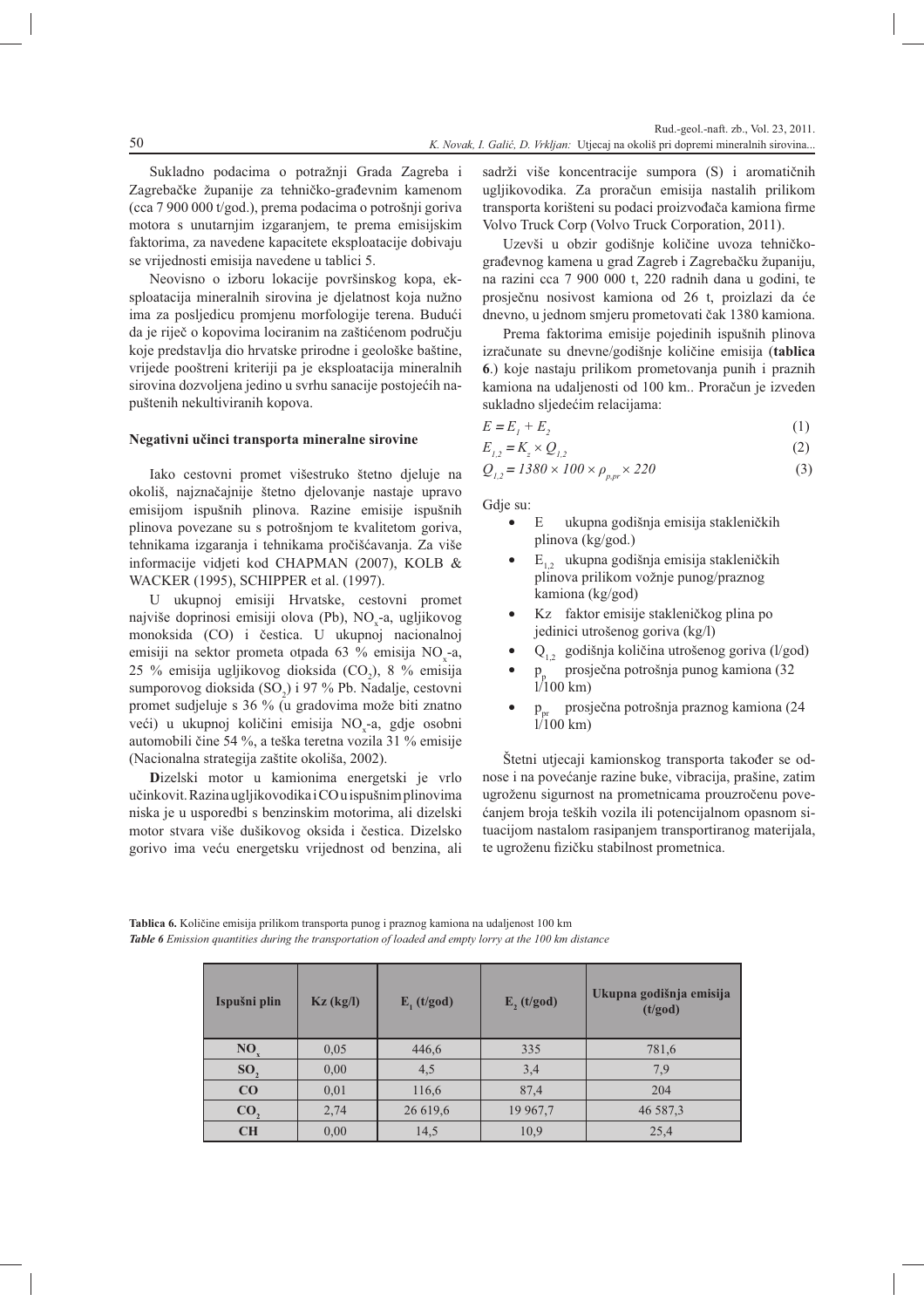Međutim, najznačajniji utjecaj predstavlja upravo povećanje cijene mineralne sirovine. Cijena mineralne sirovine po jedinici proizvoda razmjerna je cijeni eksploatacije, te cijeni transporta. Utjecaj transportnih troškova je veliki i često u konačnoj cijeni prelazi samu vrijednost mineralne sirovine. U prosjeku se kreće u relacijama od 1,62 do 2,16 kn/t/km kod masovnih prijevoza. Tako transportni troškovi u strukturi prodajne cijene imaju značajan utjecaj te je kamionski transport građevnih materijala na udaljenostima većim od 25-30 km ekonomski upitan. Na tim udaljenostima troškovi transporta prelaze prodajnu cijenu tehničko-građevnog kamena. Korištenje tehničko-građevnog kamena s udaljenosti većih od 30 km nije racionalno, jer bi se iz bližih izvora kamen mogao nabaviti po nižem trošku i uz manji štetni utjecaj na okoliš. Međutim u slučaju neraspoloživosti kamena iz bližih izvora investitori su prisiljeni nabavljati kamen iz dostupnih im izvora, makar i po višoj cijeni koju onda ugrađuju u troškove proizvodnje konačnog proizvoda (ceste, zgrade, infrastrukturni objekti). S obzirom da se mineralna sirovina doprema s lokacija udaljenih i stotinjak kilometara, povećanje cijene gotovog proizvoda je nužno i osjetno.

#### Zaključak

Tehničko-građevni kamen u prirodi je široko zastupljen. Riječ je o objektivno jeftinoj robi koja ne trpi skupi prijevoz te je brojnost lokacija eksploatacijskih polja ove mineralne sirovine pravilo i praksa.

Iako je rudarska aktivnost od davnina prisutna na Medvednici brojni kamenolomi na Medvednici danas su uglavnom neaktivni. Eksploatacija se trenutno odvija samo u dva kamenoloma, ali isključivo u smislu sanacije i privođenja kamenoloma konačnoj namjeni koja je utvrđena dokumentima prostornog uređenja. Zatvaranjem kamenoloma na Medvednici, dobava tehničko-građevnog kamena za Grad Zagreb doseže druge lokacije pa se ista mineralna sirovina transportira iz šliunčara u Podravini i Posavini, udaljenih čak i više od 100 km.

Iako eksploatacija mineralnih sirovina ima za posljedicu višestruke lokalne utjecaje na okoliš, kao što su promjena morfologije zahvaćenog terena, pojava buke, prašine, seizmičkih efekata miniranja i dr., neovisno o lokaciji kopa, ti utjecaji su neminovni.

Međutim, dopremanje materijala iz površinskih kopova okolnih županija rezultira nizom drugih štetnih učinaka; od ranije navedenih, a koji su se željeli izbjeći dislociranjem kopova i kamenoloma izvan grada, do povećanja cijene sirovine i gotovog proizvoda prouzročeno povećanom cijenom transporta, ugrožene sigurnosti na prometnicama, te povećanja emisije stakleničkih plinova. Prilikom transporta razine takvih plinova dosežu čak dvostruke vrijednosti emisija koje nastaju prilikom eksploatacije istih količina.

Rudarska djelatnost je nužna jer potiče rad čitavog niza drugih proizvodnih gospodarskih grana, a potražnja za svim mineralnim sirovina sve je veća. Budući da su rudarski radovi uvjetovani geologijom područja, prostorno planiranje mora uključivati stručnjake kao što su rudari, geolozi i drugi geoznanstvenici (GALIĆ et al., 2011; ŽIVKOVIĆ et al., 2008).

Bazirajući se na ekološkoj i ekonomskoj opravdanosti, mišljenja smo da prostornim planovima treba dopustiti rad kamenoloma i drugih kopova unutar parka prirode Medvednica te granica Grada Zagreba i Zagrebačke županije, naravno u kontroliranim uvjetima i uz sustavan nadzor nad izvođenjem rudarskih radova. Time bi se polučili pozitivniji efekti u odnosu na postojeća rješenja, te izbjegla nepotrebna emisija stakleničkih plinova.

Accepted: 14.04.2011.

Received: 02.04.2011.

#### Literatura

- Božičević, S. (1986): Tragom napuštenih rudnika po Medvednici. Priroda, 9-10, 251-253, Zagreb.
- Božičević, S. (1994): Rudarstvo na planini Medvednici. Ekološki glasnik 9-10 36-38 Zagreb
- Chapman, L. (2007): Transport and climate change: a review, Journal of Transport Geography, 15, 354-367, Birmingham.
- Galić, L. Španiol, Ž. and Rosavec, R. (2011): Interakcija rudarskih radova i okoliša, Šumarski list, 135, 3-4, Zagreb.
- Kolb, A. and Wacker, M. (1995): Calculation of energy consumption and pollutant emissions on freight transport routes. The Science of the Total Environment Elsevier Science Ltd 169 283-288 Amsterdam.
- Nacionalna strategija zaštite okoliša (N.N., 45/02.)
- OICON d.o.o. (2009): Studija o utjecaju na okoliš eksploatacije tehničko-građevnog kamena na eksploatacijskom polju "Loskunja", Zagreb.
- Pravilnik o unutarnjem redu u Parku prirode "Medvednica" (N.N.  $32/02.$
- Spevec, I. (1978): Kvartarni sedimenti Kraljevačkih Novaka i Soblinca kraj Zagreba. Geol. vjesnik, 30/2, 485-500, Zagreb
- Schipper, L., Scholl, L. and Price, L. (1997): Energy use and carbon emissions from freight in 10 industrialized countries: an analysis of trends from 1973 to 1992. Tmnspn REX-D, Elsevier Science Ltd., 2, 1, 57-76, Amsterdam.
- Šikić. K. (1995): Geološki vodič Medvednice. Institut za geološka istraživanja, 199 p., Zagreb.
- Volvo Truck Corporation, Emissions from Volvo's trucks, 2011 URL:http://www.volvotrucks.com/SiteCollectionDocuments/VTC/ Corporate/About%20us/Environment/Emis\_eng\_20640\_10005.pdf  $(01.06.2011.)$